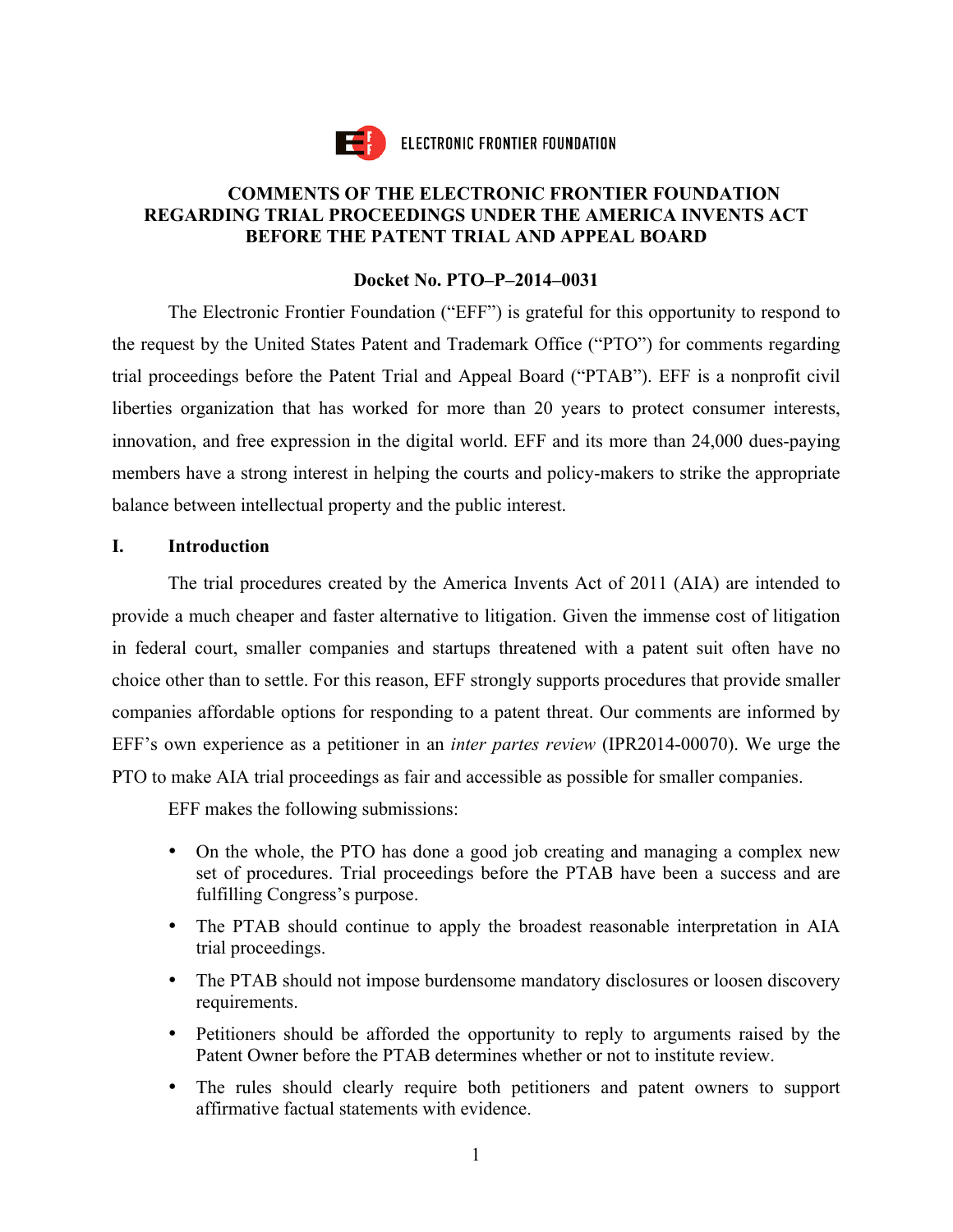- • The PTO should allow for reduced petition fees for small businesses and micro entities.
- • The PTO should advocate for expanding inter partes review to include challenges based on 35 U.S.C. § 101.
- The PTO should maintain its rules regarding patentee estoppel.

EFF discusses each of these submissions in more detail below.

## II. The PTAB should continue to scrutinize patents closely, including on Motions to **Amend, as the AIA intended.**

 To date, PTAB trial proceedings have resulted in a large percentage of claims being invalidated.<sup>1</sup> This has led to criticism by some parties, who argue that the PTAB is cancelling too many claims. *See, e.g.*, Robert Sterne and Gene Quinn, *PTAB Death Squads: Are All Commercially Viable Patents Invalid?*, IP Watchdog, March 24, 2014.<sup>2</sup>

 The PTO should ignore any such criticism, which is based on several fundamental misunderstandings of the patent system and of PTAB trials. PTAB trials focus only on those few patents that are commercially important. For those patents, the patent owner's competitor (or the accused infringer) has an economic incentive to challenge the patent. This differs from most of the millions of issued patents that are never litigated, and aren't as important. *See* Mark A. Lemley, *Can the Patent Office Be Fixed?*, 15 Marq. Intell. Prop. L. Rev. 295, 303 (2011) (suggesting that the PTO "should focus its examination resources on important patents"). $^3$  Competitors can provide the PTO with "private information" to "identify patents that warrant serious review." *Id*. at 305. Because competitors initiating an IPR or CBM review often provide the PTAB with prior art that the initial examination didn't find, it's not surprising that many of those reviews result in invalidity findings.

 $\overline{a}$ 

<sup>&</sup>lt;sup>1</sup> While data solely for PTAB trials under the AIA is not readily available, analogous data for inter partes review generally is available. *See* U.S. Patent and Trademark Office, Inter Parte Reexamination Filing Data - September 30, 2013, available at: shows that for inter partes reexaminations from 1999-2013, 45% resulted in all claims being http://www.uspto.gov/patents/stats/inter\_parte\_historical\_stats\_roll\_up\_EOY2013.pdf. This canceled, and only 12% resulted in all claims being confirmed.

<sup>2</sup> Available at: http://www.ipwatchdog.com/2014/03/24/ptab-death-squads-are-allcommercially-viable-patents-invalid/id=48642/

<sup>&</sup>lt;sup>3</sup> Available at: http://papers.ssrn.com/sol3/papers.cfm?abstract\_id=1668203 (2010 draft).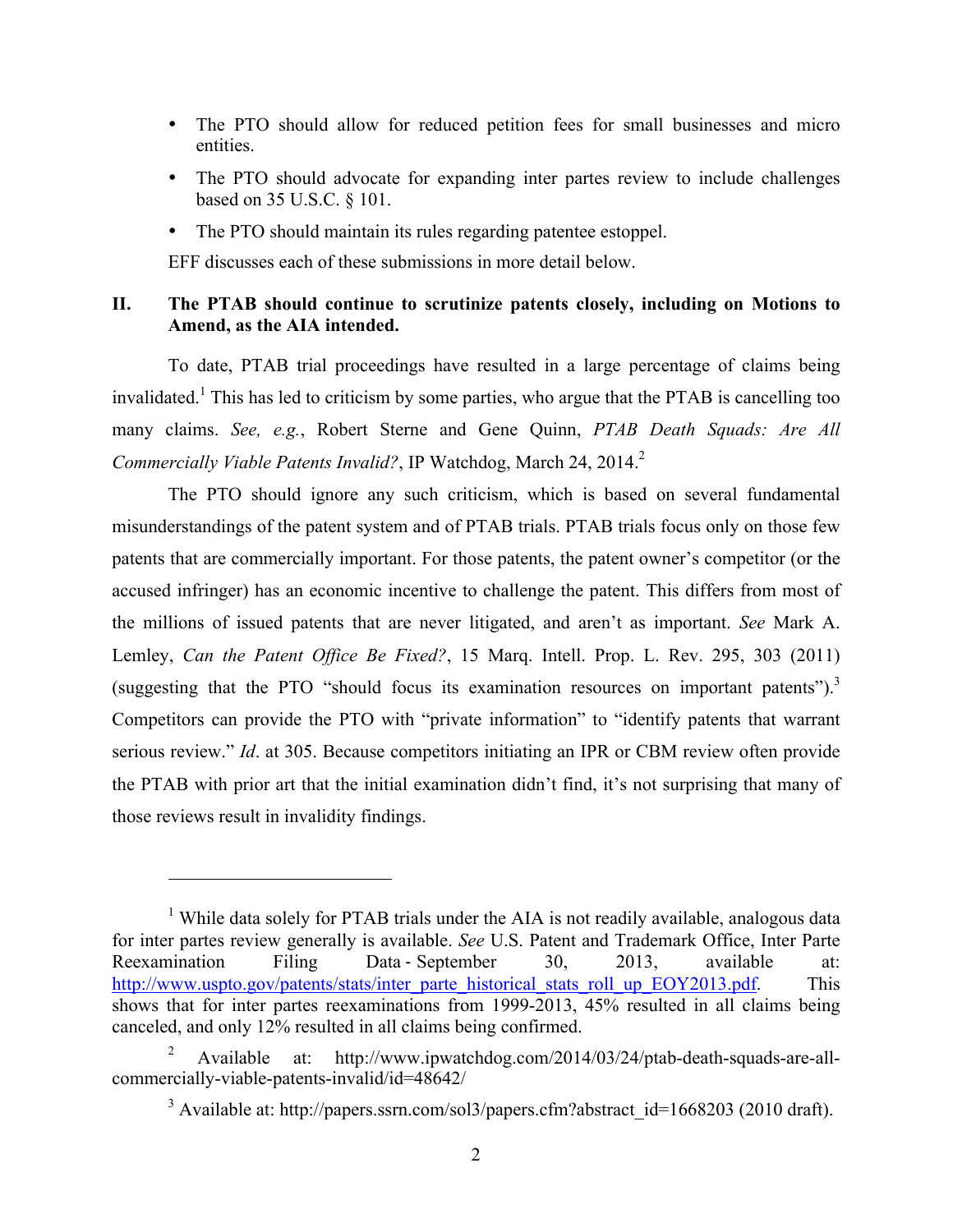Further, several procedural differences between PTO proceedings and district court litigation result in increased findings of invalidity. First, claims are given their broadest (Fed. Cir. 2007). Second, there is no presumption of validity at the PTO. *Q.I. Press Controls, B.V. v. Lee*, 752 F.3d 1371, 1378-79 (Fed. Cir. 2014). Third, the standard of proof is preponderance of the evidence. *Id*. Thus, it's not surprising that IPRs and CBMs have invalidated a relatively large number of claims, and the PTO should disregard any misguided criticism of its existing procedures on that basis. The AIA was *intended* to be an efficient means to remove low- quality patents from the system. *See* H. Rep. No. 112-98 at 39-40 (June 1, 2011) (explaining that the AIA's purpose was "improving patent quality and providing a more efficient system for reasonable interpretation in IPRs. *See In re ICON Health and Fitness, Inc.*, 496 F.3d 1374, 1379 challenging patents that should not have issued").

 Similar criticisms of practices and procedures relating to Motions to Amend should also be disregarded. For example, certain organizations have argued that in a motion to amend, the burden should be on the patent challenger to show that proposed amended patent claims are not patentable. *See* Comments of the Intellectual Property Owners Assoc., at 3-4, Sept. 16, 2014.<sup>4</sup> However, this argument ignores the incentives of the parties.

 On a motion to amend, the patent owner is incentivized to receive the broadest grant of exclusivity possible. But should a patent owner propose amendments which would take a petitioner outside the scope of infringement,<sup>5</sup> the petitioner is generally not incentivized to present fully articulated and investigated arguments as to why the proposed claim is not patentable. Indeed, a petitioner may choose to not oppose a motion to amend if it is confident it would not infringe any amended claim, given the costs involved in opposing. By placing the burden on the patentee to show the proposed amended claims are patentable, the PTAB recognizes the relative incentives of the parties and better insures that it allows only those claims

1

 $4$  Available at http://www.uspto.gov/ip/boards/bpai/ipo\_20140916.pdf.

 $<sup>5</sup>$  In post grant proceedings, petitions are often filed after an allegation of infringement is</sup> made against a petitioner. Indeed, petitions for Covered Business Method Review can only be filed by a petitioner that has been sued or charged with infringement by the rights holder. *See* 37 C.F.R. § 42.302(a). Thus the petitioner is incentivized to limit the grant of patent rights that can be enforced against it, but is not generally incentivized to limit the grant of patent rights more broadly.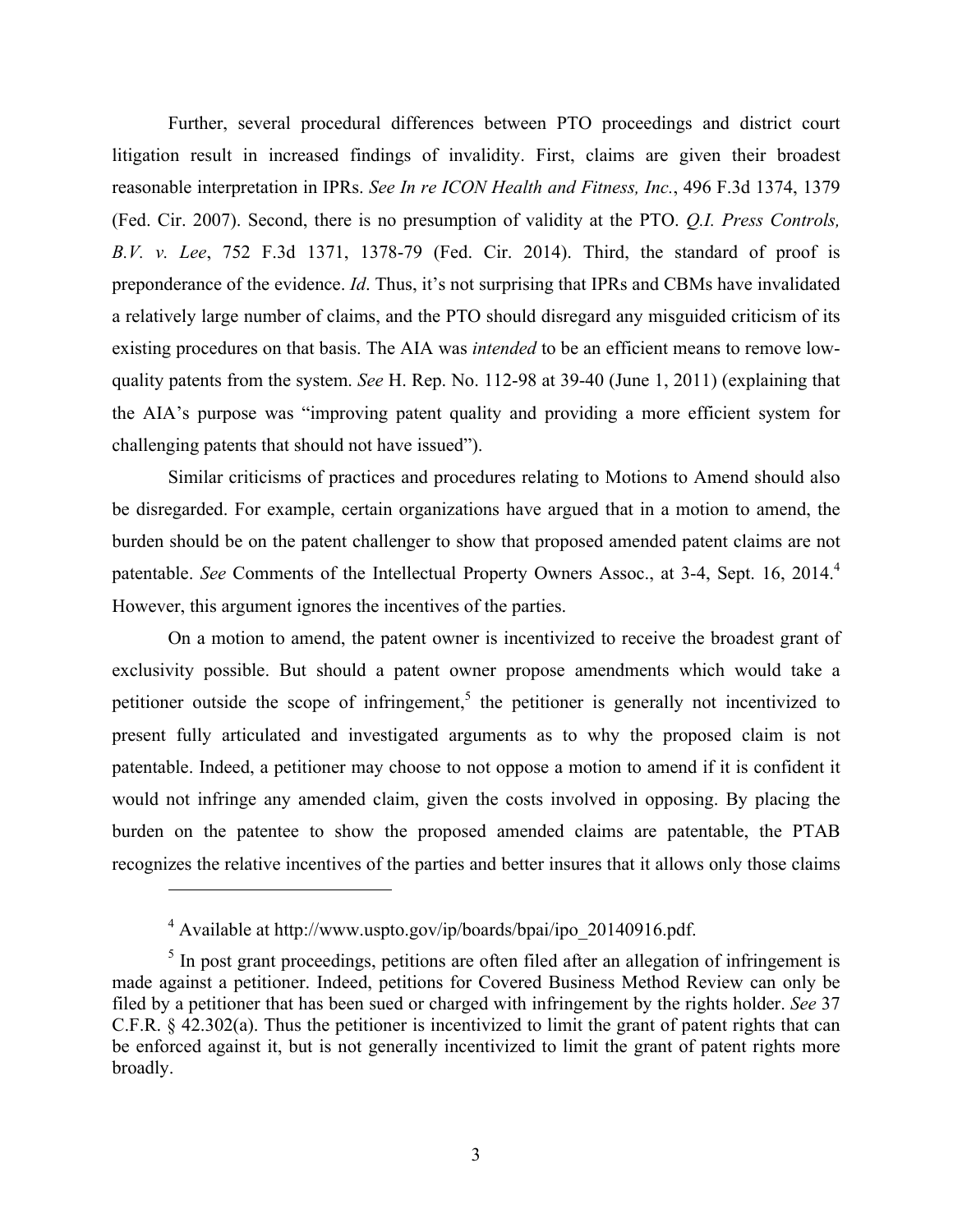that are, in fact, patentable. This also maintains the normal burdens that would apply in any prosecution where the applicant amends claims after a non-final rejection. *See* 37 C.F.R. 1.111(c) (requiring the applicant to "clearly point out the patentable novelty which he or she thinks the claims present in view of the state of the art disclosed by the references cited or the objections made").

 Should the burdens be reversed, the PTAB runs a much higher risk of allowing claims that are not novel or nonobvious over the prior art. The patentee may submit amended claims, and the petitioner, so long as it is outside the scope of the claims, will not raise a full challenge to the claims. Without that challenge, the patent owner may receive a patent without substantive presentment or challenge on the merits. This could result in a right to exclude without any showing of entitlement to that grant, and with less of a burden than required to receive a patent in the first instance.

### III. The PTAB should continue to apply the broadest reasonable interpretation in AIA **trial proceedings.**

 Patents should "afford clear notice" of what is and is not covered by the claims. *Nautilus, Inc. v. Biosig Instruments, Inc.*, 134 S. Ct. 2120, 2123 (2014). This public notice function is best served by applying the broadest reasonable construction during proceedings before the PTAB. There are many reasons for this. First, patent owners are given the opportunity to amend claims. This strongly supports applying the broadest reasonable construction. If a patent owner is concerned that his or her patent will be found invalid under a broad construction, he or she can add narrowing language to the claims. This protects the interests of both the patentee and the public by promoting clearer claim language.

 Second, the district court claim construction standard is too cumbersome and expensive to apply at the PTAB. *See generally* Claude M. Stern, *Wilson Sporting Goods and Lava Trading:*  Has the Federal Circuit Mandated A More Complicated, Expensive but Comprehensive *Markman Proceeding?*, 19 Intell. Prop. & Tech. L.J. 1 (2007) ("the discovery process associated with the Markman hearing [is] becoming more complicated and expensive"). Trial proceedings under the AIA proceed according to strict timelines and the scope of discovery is much narrower 53; *see also* H. Rep. No. 112-98 at 47; 154 Cong. Rec. 59988-89 (daily ed. Sept. 27, 2008) (statement of Sen. Kyl) (discovery during inter partes review will be confined to "particular than in patent litigation. *See* 35 U.S.C. § 316(a)(11); 35 U.S.C. § 316(a)(5); 37 C.F.R. §§ 42.51-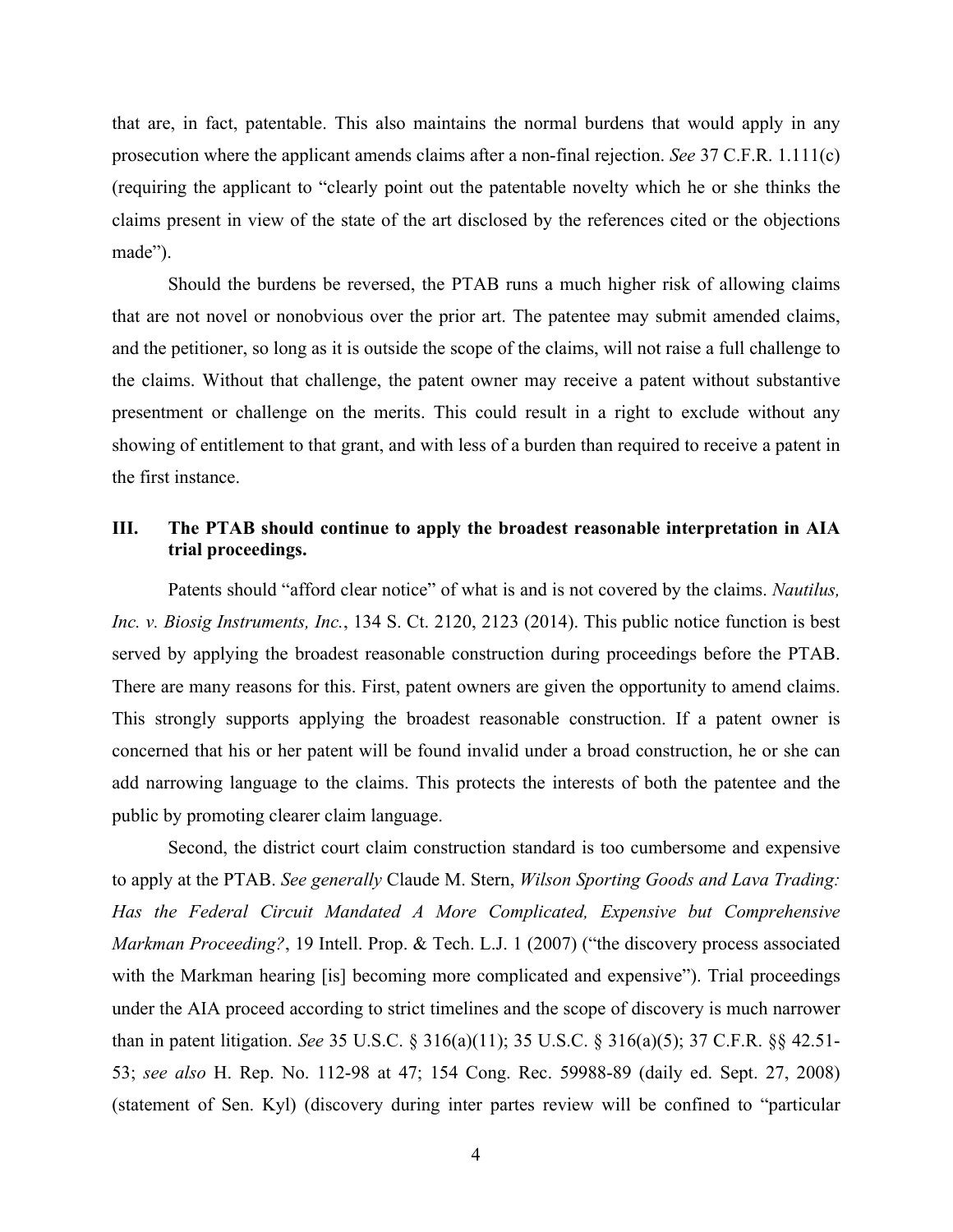limited situations, such as minor discovery that PTO finds to be routinely useful, or to discovery that is justified by the special circumstances of the case."). In practice, it would be difficult to apply district court claim construction while meeting statutory deadlines and providing a lowcost alternative to district court litigation.

 Finally, applying the broadest reasonable construction is consistent with Congressional intent. When Congress enacted the AIA, it was well-established that PTO proceedings would apply the broadest reasonable construction. *See In re Sneed*, 710 F.2d 1544, 1548 (Fed. Cir. 1983) ("It is axiomatic that, in proceedings before the PTO, claims in an application are to be given their broadest reasonable interpretation consistent with the specification."). Some proposed bills have included language to change this practice. *See*, *e.g.*, Patent Transparency and Improvements Act of 2013, Section  $7(b)$ .<sup>6</sup> This suggests that moving away from the broadest reasonable construction is more properly a decision for Congress. Absent clear direction from Congress, the PTO should apply the long-standing rule. This is both more efficient and serves the public interest.

## IV. The PTAB should not impose burdensome mandatory disclosures or loosen **discovery requirements.**

 Some commenters have suggested that the PTO should amend the regulations to add detailed and highly specific mandatory disclosures for the petitioner and to loosen the requirements for discovery. *See*, *e.g.*, Intellectual Property Owners Association (IPO) Comments (Sep. 16, 2014).<sup>7</sup> For example, the IPO asks the PTO to mandate that the petitioner disclose highly confidential information such as indemnification agreements and joint defense agreements. *See id.* at 9. Requiring the disclosure of such sensitive information, even under seal, would discourage parties from filing petitions. Further, it would provide little or no benefit.

 The PTO has already considered the issue of real party in interest in detail. *See* Patent and Trademark Office Trial Practice Guide, 77 Fed. Reg. 48756, 48759 (Aug. 14, 2012).<sup>8</sup> The PTO correctly determined that whether an entity is a real party in interest depends on "traditional

<u>.</u>

Available 6 Available at https://www.leahy.senate.gov/download/patent-transparency-andimprovements-act-of-2013.

 $^7$  Available at http://www.uspto.gov/ip/boards/bpai/ipo\_20140916.pdf.

<sup>&</sup>lt;sup>8</sup> Available at http://www.uspto.gov/aia\_implementation/trial\_practice\_guide\_48756.pdf.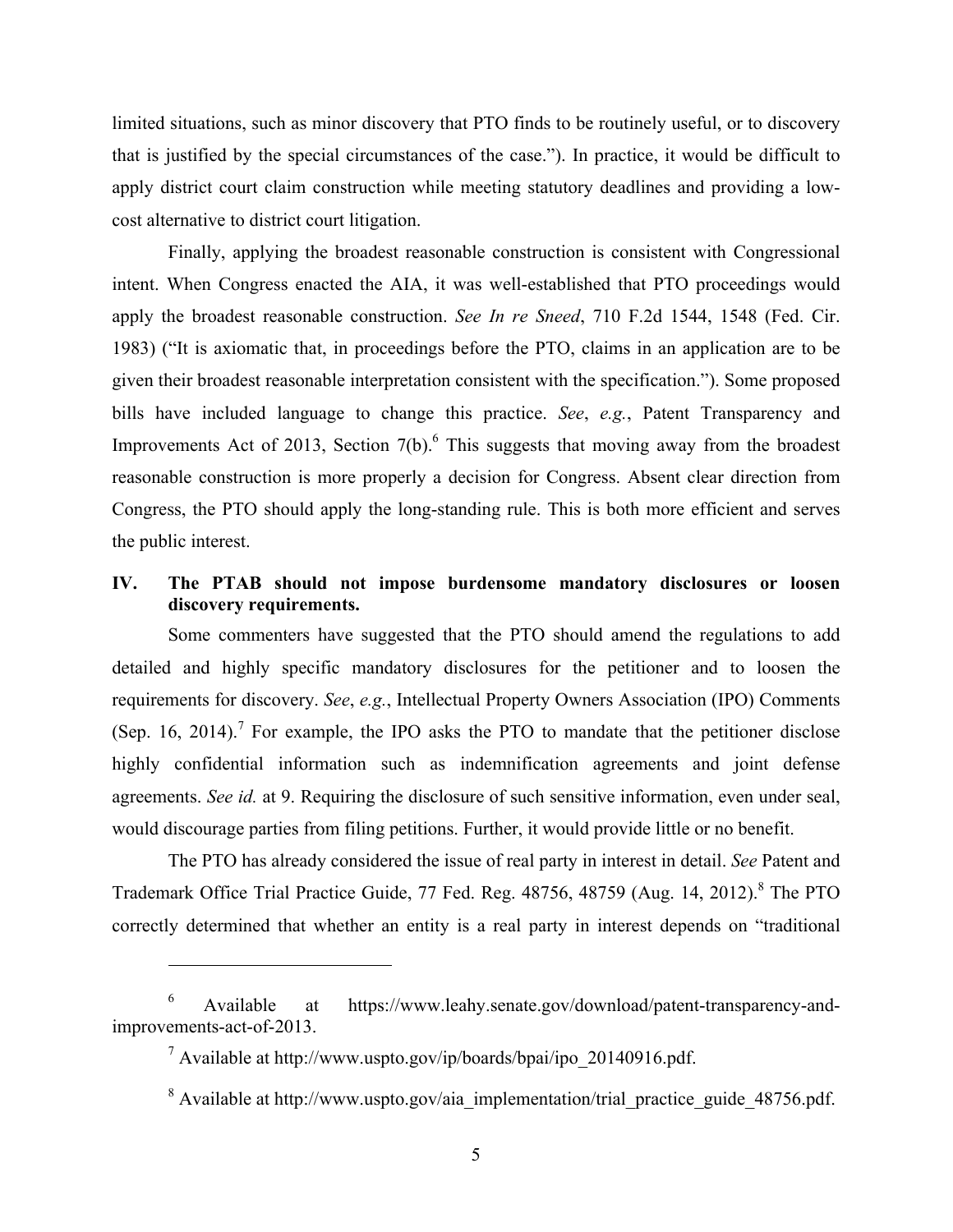common-law principles" of privity. *Id*. This is a "highly fact-dependent question" that takes into account how courts generally have used the terms to "describe relationships and considerations sufficient to justify applying conventional principles of estoppel and preclusion." *Id.* As such, the question of real party in interest is *not* subject to a rigid set of factors. *Id.* at 48760 ("rarely will one fact, standing alone, be determinative of the inquiry").

 Estoppel requires much more than mere commonality of interests – it requires real and "substantial control" over the conduct of litigation. *Gonzalez v. Banco Cent. Corp.*, 27 F.3d 751, 758 (1st Cir. 1994) ("Substantial control means what the phrase implies; it connotes the availability of a significant degree of effective control in the prosecution or defense of the case— what one might term, in the vernacular, the power—whether exercised or not—to call the  shots."); *see also Taylor v. Sturgell*, 553 U.S. 880 (2008). The existence of joint defense and indemnification agreements has little to no bearing on the question of whether one entity controls the conduct of another. *See, e.g.*, *Apple Inc. v. Achates Reference Pub., Inc.*, Case IPR2013- 00080; -00081, 2013 WL 6514049 at \*2-4 (PTAB Mar. 8, 2013).

 Given the very high standard that must be met before a tribunal applies estoppel to a non- party, the PTAB's current approach is correct. In the rare case where there is a reason to believe that another entity truly controls the conduct of the petitioner, the patent owner can move for  discovery. *See, e.g.*, *RPX Corp. v. VirnetX Corp.*, IPR2014-00171, Paper 52 (PTAB June 23, 2014) (denying institution after discovery revealed evidence suggesting the petitioner was not the only real party in interest)*.* Otherwise, the PTAB will deny discovery on the issue. *See, e.g.*, *Achates Reference*, 2013 WL 6514049 at \*4. This saves time and resources. In addition to imposing burdensome and sensitive mandatory disclosures, the IPO's proposal would invite wasteful ancillary disputes.

 The PTO should also resist calls to loosen the standards for discovery generally. *See* IPO Comment at 7-8. Such calls run contrary to Congressional intent. Congress created CBM and *inter partes* review to be quick and cost-effective alternatives to litigation. *See* H. Rep. No. 112- 98 at 45-48 (2011). The AIA makes it clear that discovery in *inter partes* review is to be limited to "the deposition of witnesses submitting affidavits or declarations" and "what is otherwise *necessary* in the interest of justice." 35 U.S.C. § 316(a)(5)(B) (emphasis added). The requirement that additional discovery be necessary is far stricter than the standard in district court. *Compare* Fed. R. Civ. P. 26(b)(1). In applying this statutory standard, the PTAB struck a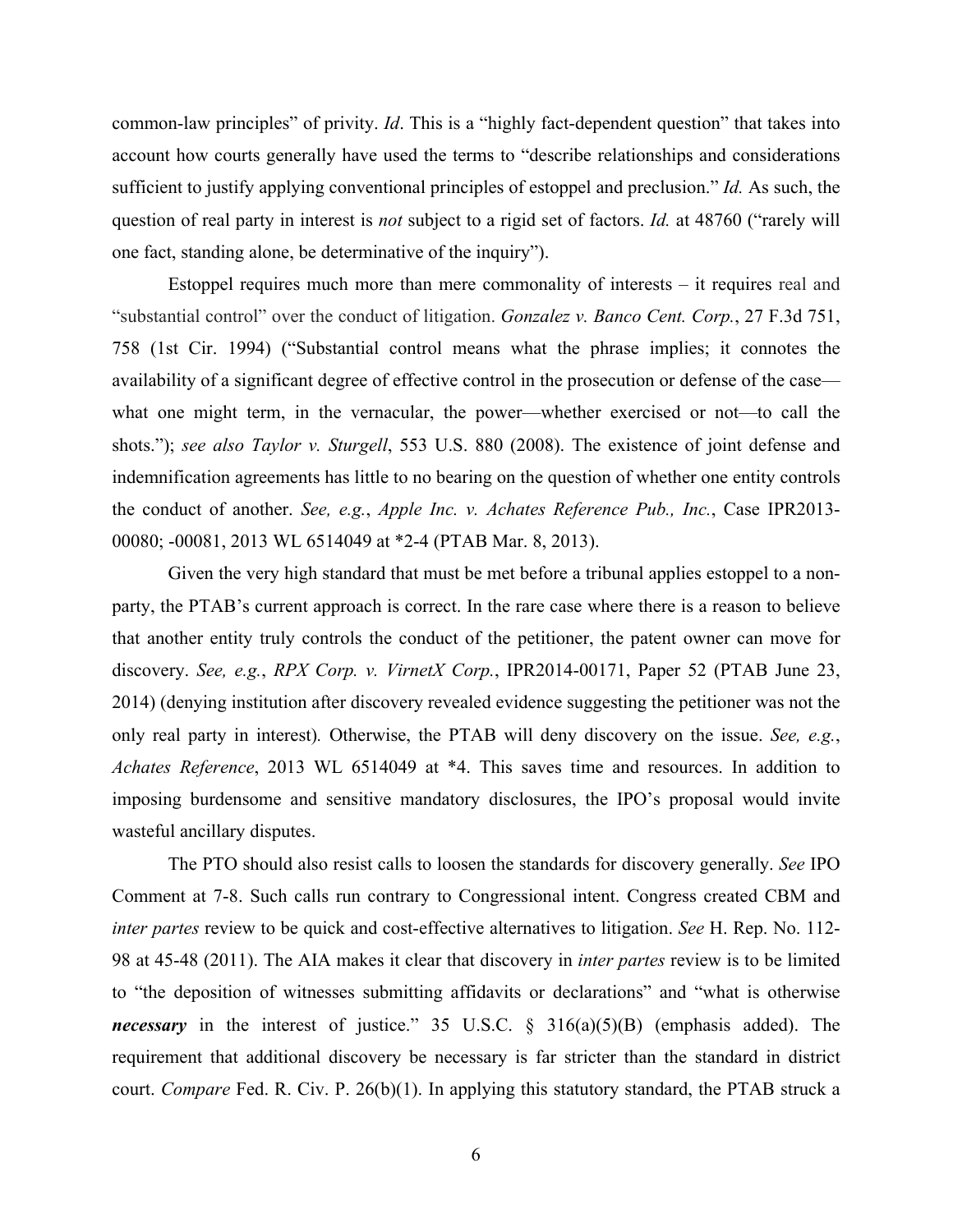2023626 (PTAB Mar. 5, 2012). The *Garmin* factors help the PTAB limit discovery to that which is truly necessary. While litigants may be accustomed to the free-ranging (and very expensive) discovery that takes place in district court, the PTAB has struck the right balance for trial good balance in *Garmin Int'l, Inc. v. Cuozzo Speed Techs. LLC*, Case IPR2012-00001, 2013 WL proceedings under the AIA.

### **V. Petitioners should be afforded the opportunity to reply to arguments raised by the Patent Owner before the PTAB determines whether or not to institute review.**

 After a petitioner submits its petition for inter partes review, a patent owner has the opportunity to present arguments as to why a petition should not be granted. *See* 37 C.F.R. §§ 42.107(a) & (b),  $\S$  42.207(a) & (b),  $\S$  42.300(a). Although many of these arguments may be predictable to a petitioner, and may very well be addressed in the petition, it is not possible for a petitioner to completely and absolutely predict every possible argument a patent owner may raise in response. Furthermore, even if a petitioner were able to predict each argument, page limits on the petition may not afford the petitioner opportunity to make such arguments. *See* 37 C.F.R. § 42.24(b)(1). Thus a patent owner may raise arguments in response to a petition that were either not accounted for in a petition or not otherwise addressed because of space limitations. The petitioner is thus not given the opportunity to demonstrate to the PTAB any flaws in the patent owner's argument. The PTAB should amend the rules to allow the petitioner a short reply to the patent owner response prior to the decision on whether to institute.

 A short reply would be beneficial for several reasons. First, this would allow the petitioner the opportunity to more fully develop the record with respect to arguments made by the patent owner. For example, it is not reasonable to require the petitioner to address every possible claim term in its petition. *Cf. U.S. Surgical Corp. v. Ethicon, Inc.*, 103 F.3d 1554, 1568 (Fed. Cir. 1997) ("Claim construction is a matter of resolution of disputed meanings and technical scope, to clarify and when necessary to explain what the patentee covered by the claims….It is not an obligatory exercise in redundancy.") A petitioner may reasonably believe a given term does not require construction. However, a patent owner may argue a term not addressed by the petitioner requires claim construction. By allowing the petitioner a short reply, the petitioner would be able to argue why that term needs no construction, or otherwise address the patent owner's argument. Without a reply, the PTAB is left with only half the argument.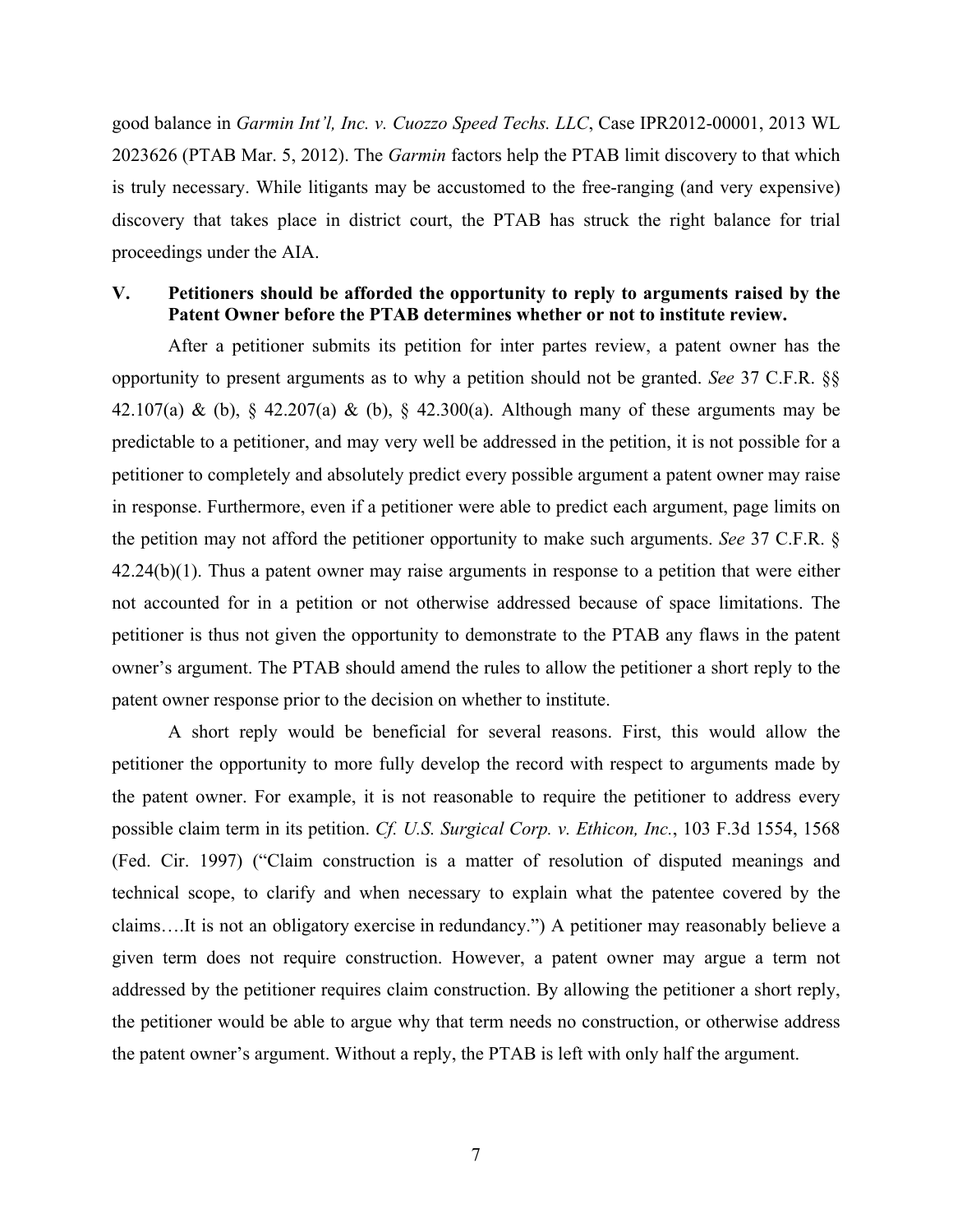A reply is beneficial for a second reason: it will reduce the number of requests for rehearing. Currently, if a petition for inter partes review is not fully instituted or denied outright, petitioners are allowed to submit a request for rehearing pursuant to 37 C.F.R. § 42.71(d). Often, arguments made in the request for rehearing could have been easily made in a reply instead. But by filing a request for rehearing, the PTAB is burdened by the fact that it must now address petitioner's request and issue an opinion on that request. The more efficient procedure would be to allow a reply so that the PTAB could address any petitioner response to the patent owner's arguments in its initial decision.

 Relatedly, a reply will also more fully ensure the decision on institution is correctly made. In a rehearing request, the PTAB will refuse to consider arguments not raised in the petition. 37 C.F.R. § 42.71(d). Furthermore, rehearing requests are only granted where the PTAB determines that its decision was an abuse of discretion. 37 C.F.R. § 42.71(c). Thus the petitioner is placed in an untenable position: it is not possible to address in a petition every possible argument a patent owner may make. A patent owner, knowing this, may then in its response address arguments not raised by a petitioner or otherwise distort the record knowing that the petitioner will not be given the opportunity to respond. Such an outcome should not be condoned. By allowing a reply, the PTAB would allow the petitioner the opportunity to rebut arguments made by the patent owner.

 Finally, PTAB may be understandably concerned that a reply may delay the decision on institution and therefore impede the ability of the PTAB to render its decision in a timely manner. Respectfully, EFF believes this concern, although legitimate, likely counsels for allowing a reply rather than not. By allowing a reply, the PTAB is presented with a crystalized dispute between the petitioner and the patent owner. Under the current procedure, the PTAB must independently scrutinize the record to determine the validity of the arguments raised by the patent owner, without any guidance as to what counterarguments exist, if any. A reply would allow the PTAB to quickly and easily determine relevant information that should be considered when considering the validity of the patent owner's arguments, as presumably the petitioner is incentivized to present the best possible arguments in response.

 Thus for all these reasons, the rules should be amended so as to allow a short reply to any patent owner response to a petition.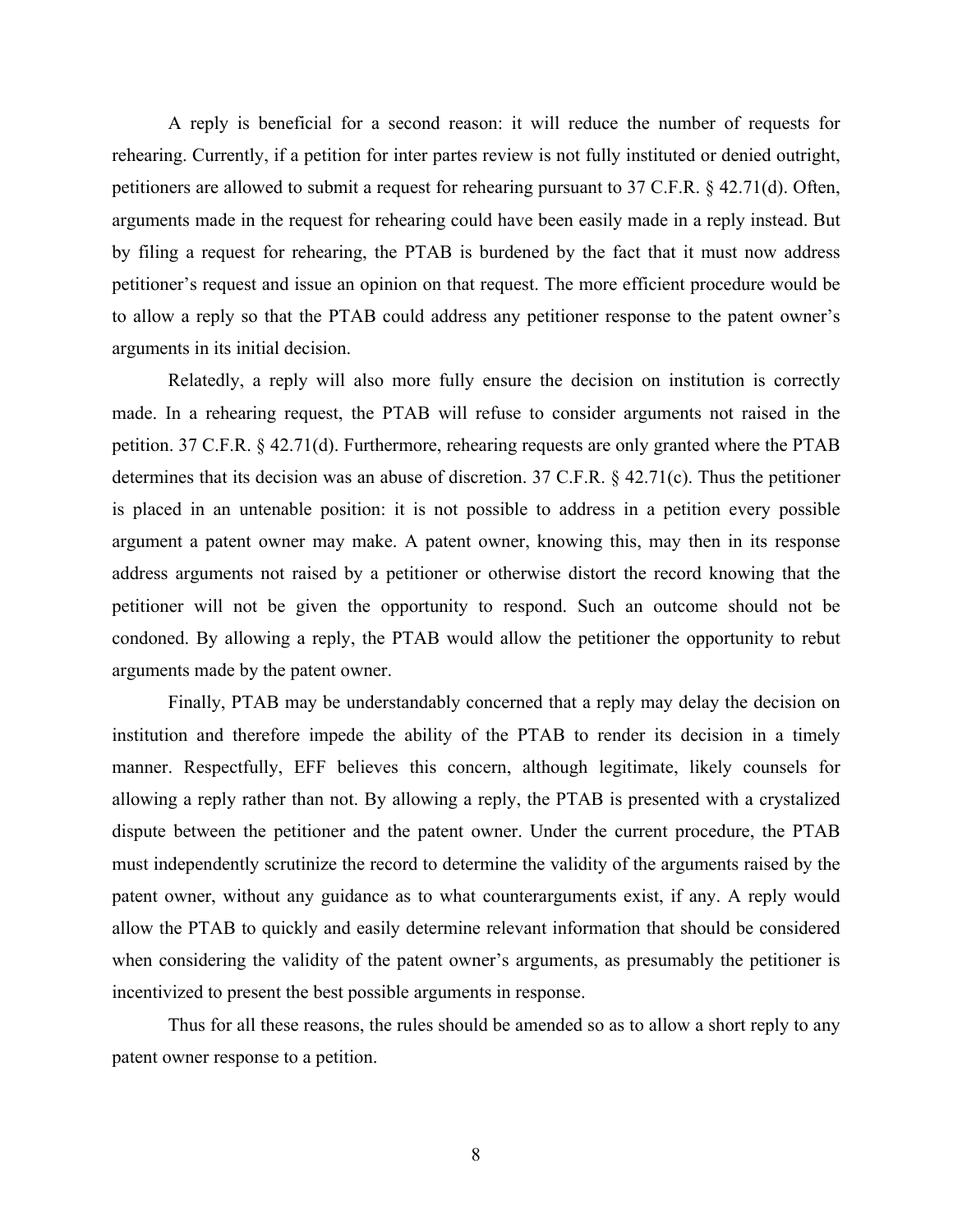### **VI. The rules should clearly require both petitioners and patent owners to support affirmative factual statements with evidence.**

 The rules presently require that a petition for *inter partes* review include supporting evidence together with an explanation of the relevance of that evidence. Specifically, the rules provide that the petition must include:

 The exhibit number of the supporting evidence relied upon to support the challenge and the relevance of the evidence to the challenge raised, including identifying specific portions of the evidence that support the challenge. The Board may exclude or give no weight to the evidence where a party has failed to state its relevance or to identify specific portions of the evidence that support the challenge.

#### 37 C.F.R. § 42.104(b)(5).

 EFF has no objection to this rule. As in any formal legal proceeding, parties should be should not be expected to trawl through voluminous exhibits to find the most relevant information. EFF is concerned, however, that the rules appear to not impose a similar requirement on the patent owner. The rule regarding the patent owner response makes no mention of supporting evidence. *See* 37 C.F.R. § 42.120. Thus, the rules could be read to impose required to clearly identify the evidentiary support for their factual contentions. And the PTAB different requirements on the petitioner and patent owner.

 While the petitioner bears the burden of persuasion in *inter partes* review, this should not alter the expectation that both parties present evidence in support of any affirmative factual statements. (Of course, this would not preclude a patent owner from arguing that a petitioner failed to present adequate evidence in support of its challenge.) In practice, EFF expects that the rules will be interpreted to require both parties to provide evidence and explain its relevance. Nevertheless, the rules should not be written in a way that might encourage patent owners to  respond to challenges with unsupported speculation. *Cf. DietGoal Innovations LLC v. Bravo Media LLC*, 13 CIV. 8391 PAE, 2014 WL 3582914 \*4 (S.D.N.Y. July 8, 2014) (patent owner opposing motion for summary judgment of invalidity "may not rely on mere speculation or conjecture as to the true nature of the facts"). The rules governing PTAB trial proceedings should clearly state that all affirmative factual statements, from any party, must be supported by citations to admissible evidence.

EFF suggests the following amendment to 37 C.F.R.  $\S$  42.120:

 EFF suggests the following amendment to 37 C.F.R. § 42.120: (b) *Supporting Evidence*. The response should include the exhibit number of the supporting evidence relied upon to support the response and the relevance of that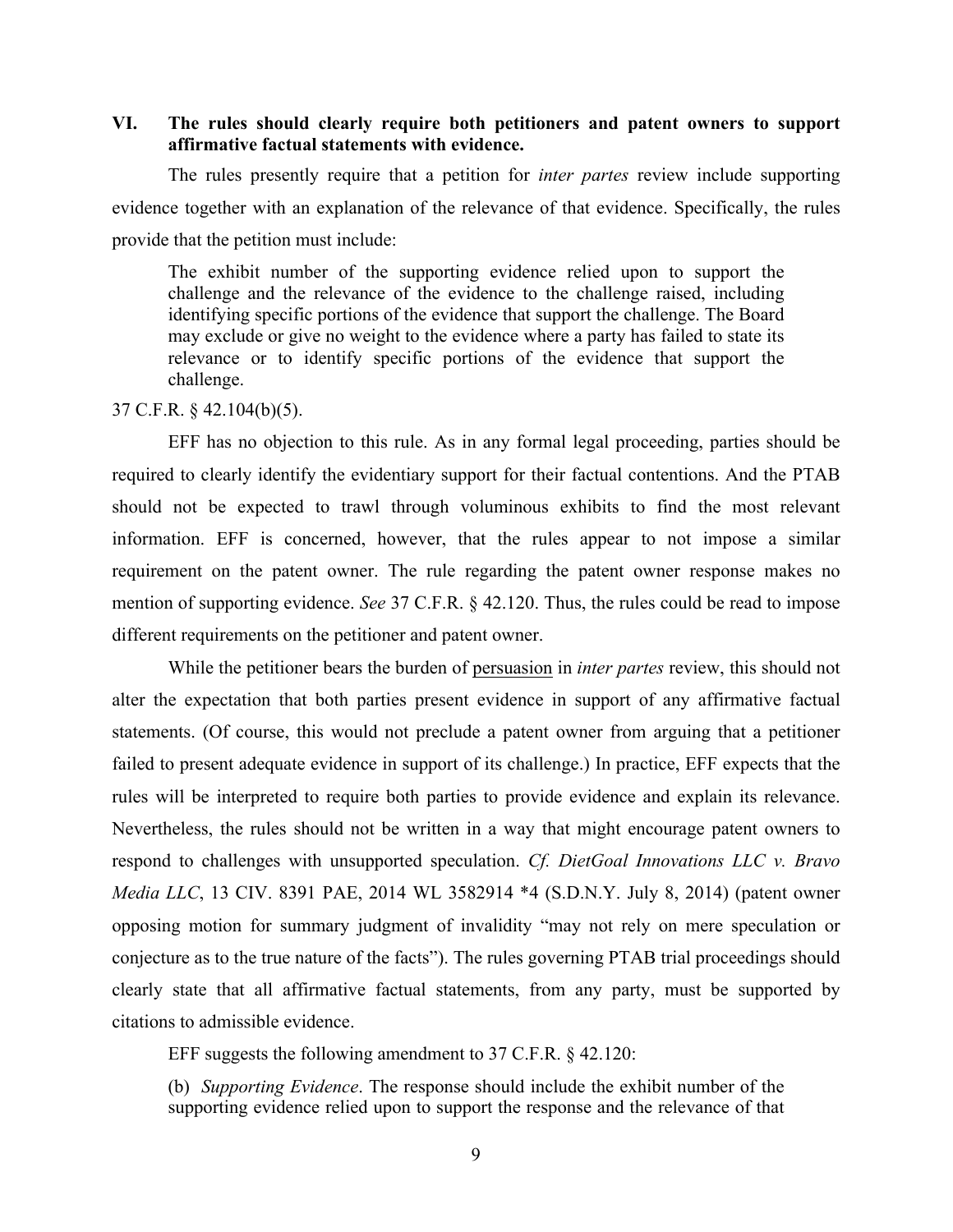evidence, including identifying specific portions of the evidence that support the response. The Board may exclude or give no weight to the evidence where a party has failed to state its relevance or to identify specific portions of the evidence that support the response.

 Alternatively, similar language could be added to 37 C.F.R. § 42.22 and the provision could be amended to make clear that it applies to petitions, motions, oppositions, and responses.

# **VII. The PTO should provide reduced application fees for small businesses and micro entities.**

 EFF previously submitted detailed comments urging the PTO to make post-grant challenges affordable to smaller companies faced with patent threats.<sup>9</sup> The PTO currently offers a small entity fee for requests for ex parte reexamination. Unfortunately, the PTO does not provide a reduced small entity or micro entity fee for AIA trial proceedings. Currently, fees for  an instituted *inter partes* review are at least \$23,000. This is far too high for the numerous small businesses that have been targeted by patent assertion entities  $(PAEs)$ .<sup>10</sup> For the reasons given in our previous comments, we again urge the PTO to reduce fees for small businesses seeking to challenge patents.

# **VIII. The PTO should advocate for expanding** *inter partes* **review to include challenges based on 35 U.S.C. § 101.**

 By creating multiple new adversarial proceedings, the AIA assigned the PTO a complex task. The agency responded well to the challenge and has shown that it can efficiently and effectively manage adversarial proceedings. This suggests that further expansion of the AIA proceedings would be a highly effective means to address patent quality. In particular, covered business method review could be made permanent and expanded to include a broader category of

<u>.</u>

 $9^9$  Comments of the Electronic Frontier Foundation and the Computer & Communications Industry Association in Response to the Patent and Trademark Office Providing Comment on its Proposals to Set or Adjust Patent Fees, Docket No: PTO-C-2011-0008 (Nov. 5, 2012), available at http://www.uspto.gov/aia\_implementation/comment-eff-ccia.pdf

<sup>&</sup>quot;Patent" that sent over 10,000 letters to small businesses); Joe Mullin, *Wi-Fi "patent troll" will only get 3.2 cents per router from Cisco*, Arstechnica (Feb. 6, 2014) (PAE sent "13,000 letters asking for individual chain hotels and coffee-shops to pay between \$2,300 and \$5,000 in licensing fees"), available at http://arstechnica.com/tech-policy/2014/02/cisco-strikes-deal-to-pay-wi-fi-patent-<sup>10</sup>*See*, *e.g.*, A.G. Schneiderman Announces Groundbreaking Settlement With Abusive Troll", available at http://ag.ny.gov/press-release/ag-schneiderman-announcesgroundbreaking-settlement-abusive-%E2%80%9Cpatent-troll%E2%80%9D (discussing PAE troll-3-2-cents-per-router/.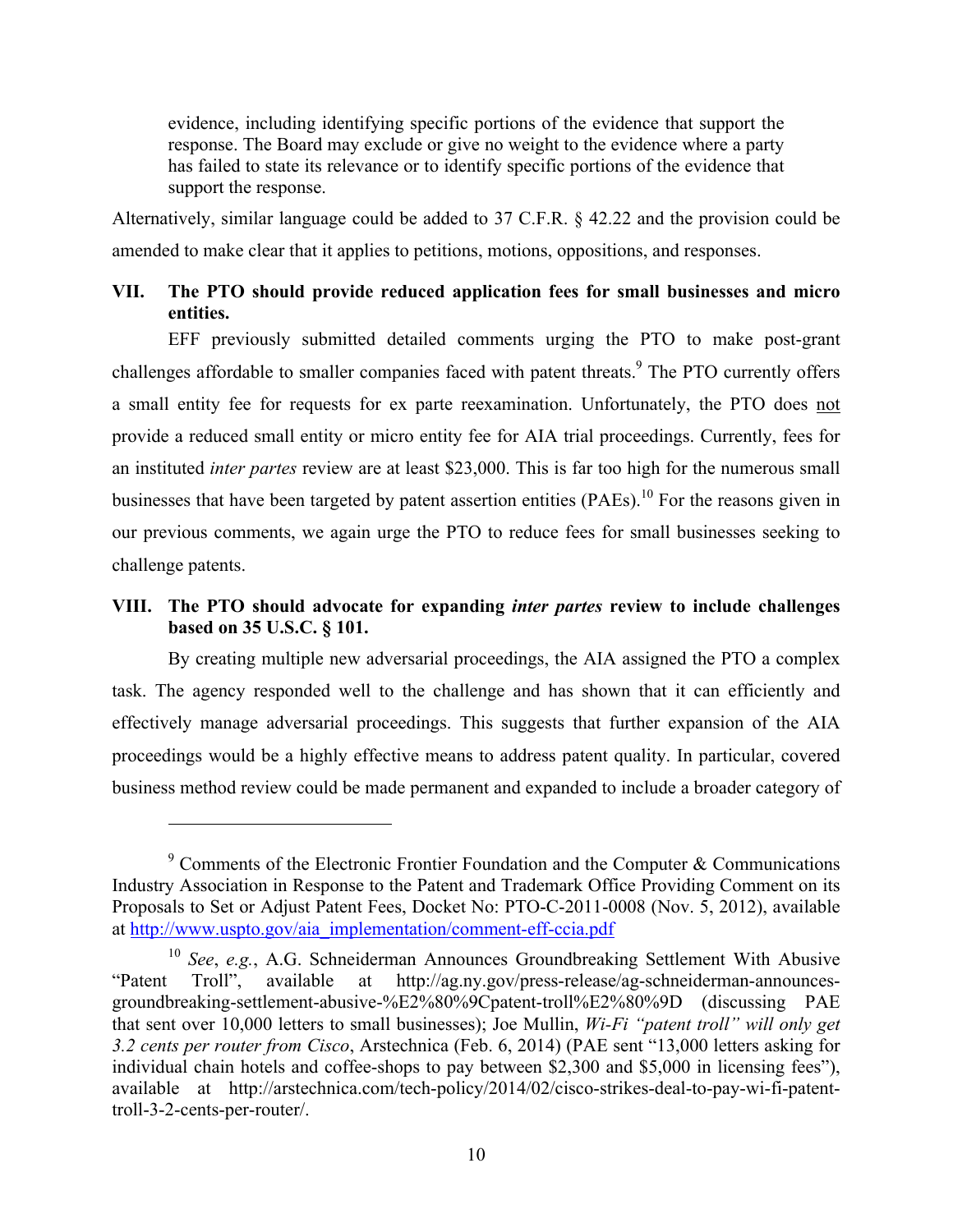patents and *inter partes* review could include challenges based on 35 U.S.C. § 101. Indeed, one anomaly of the AIA is that CBM review can be based on § 101 challenges (*see* AIA § 18(a)(1); 35 U.S.C. §§ 282(b), 321(b)), while an *inter partes* review is limited to challenges based on §§ 102 and 103 (*see* 35 U.S.C. § 311(b)). Section 101 challenges would be particularly helpful to streamline IPR proceedings – the Supreme Court's decision in *Alice Corp. v. CLS Bank Int'l.*, 134 S. Ct. 2347 (2014) promptly resulted in many court invalidations based on § 101. *See*  Timothy B. Lee, *Software patents are crumbling, thanks to the Supreme Court*, Vox (September  $12, 2014$ <sup>11</sup>

 While the PTO does not have authority to make these reforms alone, it can be a voice for change. The administration and lawmakers will undoubtedly call upon the agency's expertise when crafting future patent legislation. The PTO should point to its real-world success and encourage Congress to expand the scope of post-grant trials.

#### **IX. The PTO should maintain its rules regarding patentee estoppel**

<u>.</u>

 37 C.F.R. § 42.73(d)(3) precludes a patent owner from "taking action inconsistent with the adverse judgment, including obtaining in any patent [] a claim that is not patentably distinct from a finally refused or canceled claim." The PTO should maintain this rule.

 The PTO and petitioners expend significant time and expense in evaluating and challenging claims in post grant proceedings.<sup>12</sup> Absent estoppel provisions against the patentee, both the PTO and the petitioner are forced to play a game of whack-a-mole. That is, absent estoppel, a patentee faced with invalidation of his claims in a post-grant proceeding may merely seek new, not patentably distinct claims in a continuation application, increasing the burdens on both the PTO and the petitioner who must then evaluate and/or challenge those claims in another forum. Such a result needlessly creates duplicative costs for the PTO and the petitioner.

<sup>&</sup>lt;sup>11</sup> Available at: http://www.vox.com/2014/9/12/6138483/software-patents-are-crumblingthanks-to-the-supreme-court

 12 One estimate places the cost to a petitioner at approximately \$150,000 to \$300,000. *See*  Barry, Daniel G., *Invalidating Patents Through Inter Partes Review*, 36 Orange County Business Journal, 27, July 8-14, 2013.<br>11